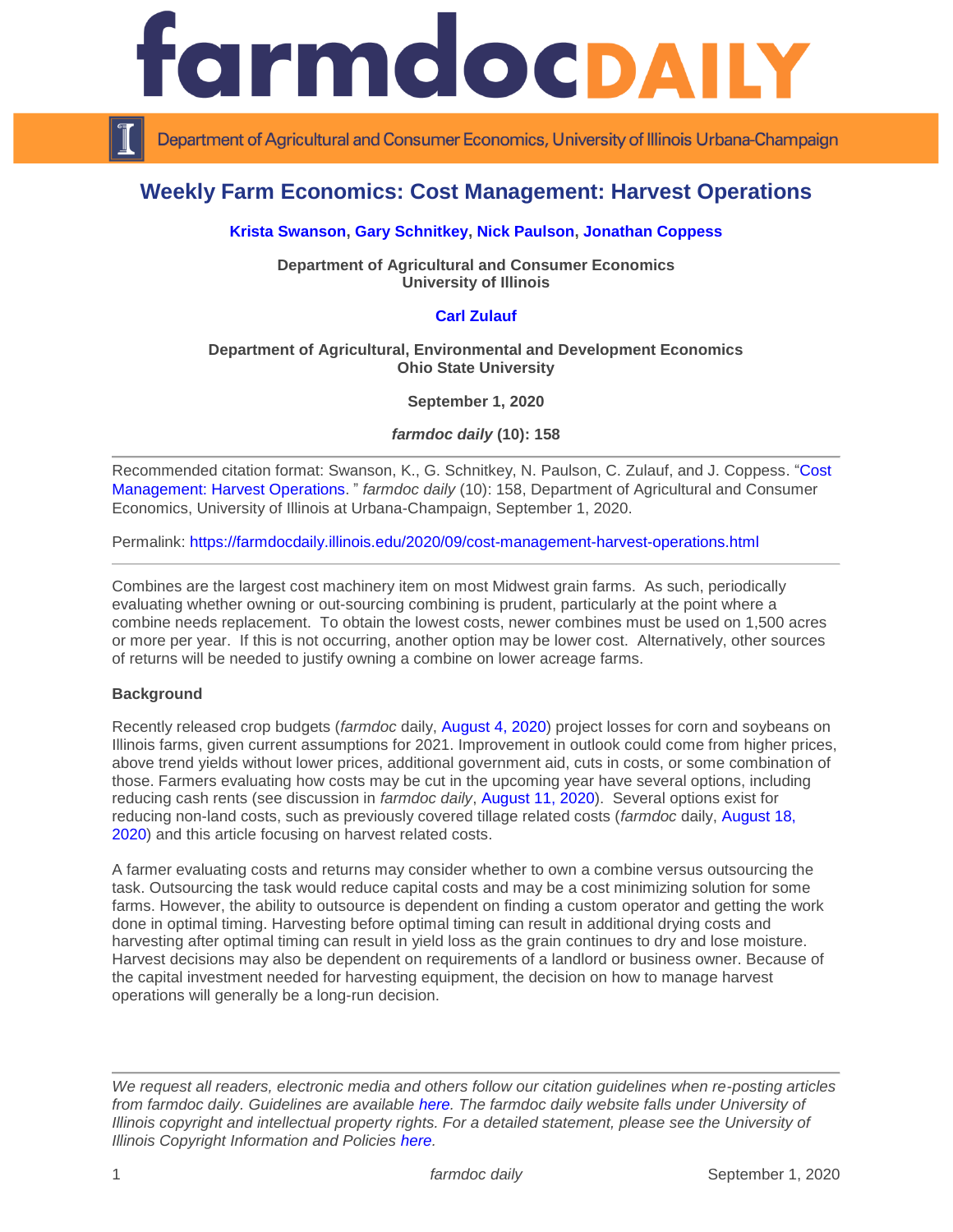### **Cost Comparison Resources**

The University of Illinois *farmdoc* machinery cost estimates for harvesting include combining, using grain carts, and hauling grain. These estimates are intended to represent costs associated with buying new machinery and owning the machinery for seven years (see [Machinery Costs: Harvest Operations\)](https://farmdoc.illinois.edu/handbook/harvest-operations). The machinery cost estimates include overhead, fuel, and labor.

These cost estimates can be useful when performing a harvest operation for another individual. For example, a generational family farm may have different levels of ownership, own separate pieces of machinery, or have acreage shares that don't align with ownership, and these costs can be used as a resource for settling with other farm members. Or if a farmer is assisting a neighbor or seeking custom work, knowing their own cost of operation provides a baseline level for which to add a profit margin when setting a custom rate.

The estimated machinery costs can also be useful when determining what equipment has the greatest economic return to the farm as compared to what it would cost to outsource the associated task. Iowa State University custom farming surveys are useful for outsourcing decisions.

Annually, [Iowa State University](https://www.google.com/url?sa=t&rct=j&q=&esrc=s&source=web&cd=&ved=2ahUKEwi93-Ct8YHrAhUaCM0KHdZWC1UQFjAFegQIBhAB&url=https%3A%2F%2Fstore.extension.iastate.edu%2FProduct%2Ffm1698-pdf&usg=AOvVaw3rbLrKzFI_iAnDZQBHUTFt) surveys those who hire and/or perform custom farm services and compiles a report of results. Unlike the *farmdoc* machinery cost estimates which represent actual economic cost of performing the harvest operation, the custom rate survey reports actual rates expected to be charged or paid in 2020. Understanding the difference in the intent of the two reports, and acknowledging some differences in general assumptions (for example, fuel rate of \$2.50 versus \$2.63 per gallon), explains the potential differences in rates reported from each source. A comparison of the two sets of rates provides a baseline that can be used to evaluate costs of owning equipment and performing harvest operations versus outsourcing. Although the actual costs will vary from farm to farm, and are dependent on the number of acres and the size or capacity of the equipment used, the averages presented here can be used as a guide.

#### **Considerations for Harvest Operations**

Unlike some field operations which may be performed on only a portion of acres, harvest operations will cover all harvestable acres, generally all planted acres on a farm. Timing of harvest is also critical in cost management considerations.

For corn, once the crop has reached maturity the desirable moisture level for grain at harvest is 15%. Elevated autumn temperatures can lead to rapid grain moisture loss, with losses as great as 1% per day when temperatures are high and particularly when also breezy (see Nafziger, [September 16, 2017\)](https://farmdoc.illinois.edu/field-crop-production/crop_production/issues-as-harvest-approaches.html). If kernels lose moisture without changing size or shape to become more dense, yield loss occurs (see Nafziger, [October 3, 2003\)](http://bulletin.ipm.illinois.edu/pastpest/articles/200323h.html). Alternatively, harvesting at moisture levels above 15% can result in added costs for drying.

Once soybeans have reached maturity, plants may still be too wet and green to harvest and grain moisture still above an acceptable level. However, mature soybeans can dry quickly, in a matter of hours, rather than days. The desirable moisture level for harvested soybeans is 13% moisture. If too dry, pods may crack and drop seeds resulting in lower yields. The seeds can absorb moisture overnight, so timing of harvest within a day may be important (see Nafziger, [September 16, 2017\)](https://farmdoc.illinois.edu/field-crop-production/crop_production/issues-as-harvest-approaches.html).

For farms with fields in multiple locations, optimal harvest timing may not be reached in a logistical order. And farmers may find the optimal order requires switching back and forth between corn and soybeans multiple times. Farmers who own and operate their own machinery for harvest operations are able to make these decisions and select an optimal harvest order and timing. Farmers who hire a custom operator may not be able to find an operator who can harvest in optimal timing, or may not be able to find an operator who is willing to switch between crops or follow an order of maturity. A custom harvester is likely to prefer progressing by physical location and crop.

With many factors that vary by farm and year, it can be difficult to determine the best approach for harvest operations from a cost management standpoint.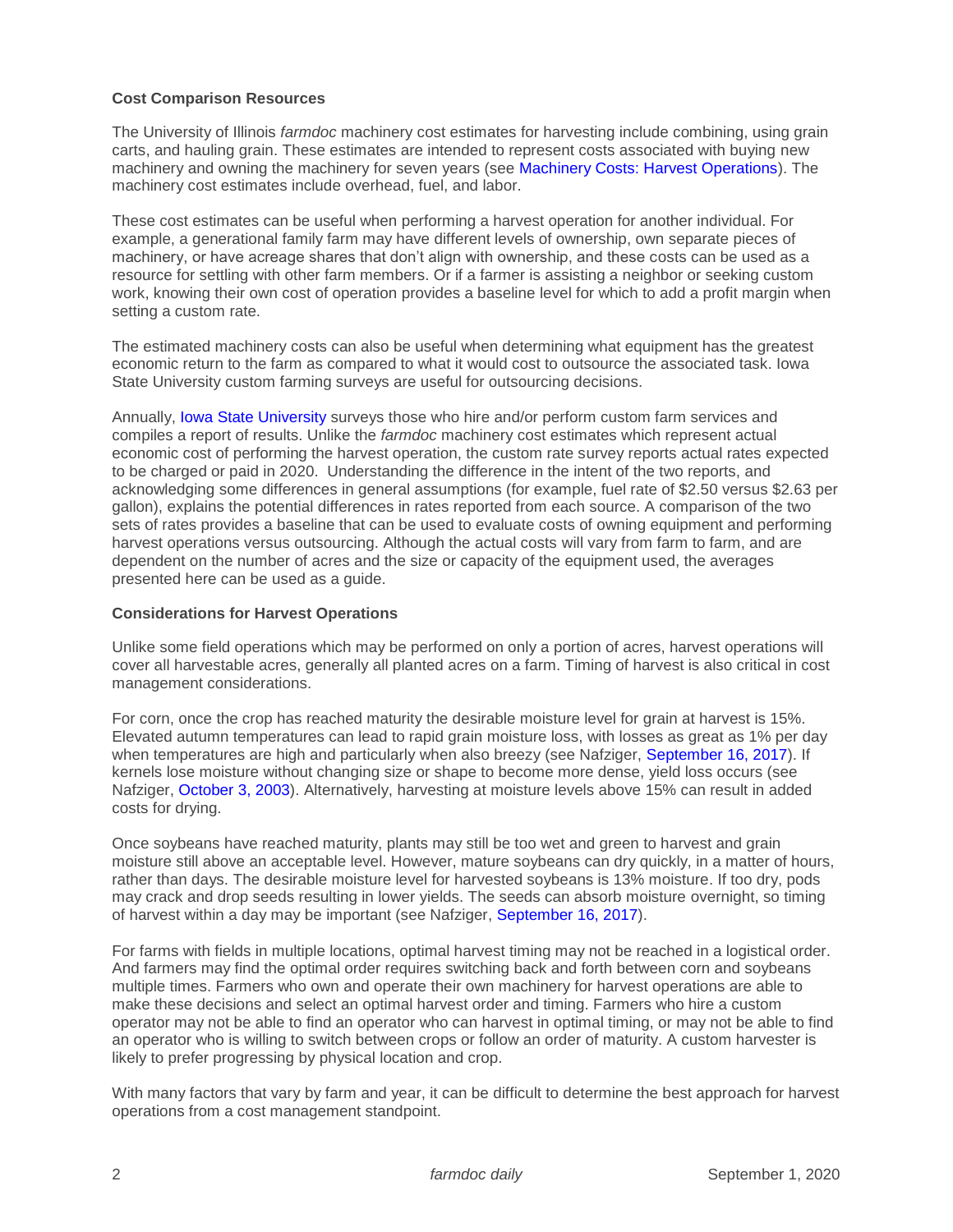The equipment needed to harvest can be costly to own and operate, particularly when purchased new or relatively new. Farms may have some of the equipment needed already and it may be fully paid for and fully depreciated. For farms in that situation, the cost of retaining that equipment to use as needed is comparatively lower than the economic cost of a newer implement because depreciation and interest make up a large portion of the economic costs. The following comparisons are relevant to farms who already own newer harvesting equipment or those who are considering a purchase while aiming to manage costs effectively.

A summary of costs for harvest operations from the *farmdoc* machinery cost estimates is shown in Table 1 next to the corresponding average, median, minimum and maximum custom rates from the Iowa survey responses.

|                                                                                                                                                                                                                                                                                                                                                                                                                                                                             | farmdoc | <b>Iowa State Survey Custom Rates</b> |               |         |         |  |
|-----------------------------------------------------------------------------------------------------------------------------------------------------------------------------------------------------------------------------------------------------------------------------------------------------------------------------------------------------------------------------------------------------------------------------------------------------------------------------|---------|---------------------------------------|---------------|---------|---------|--|
| <b>Machinery Use Economic Costs</b>                                                                                                                                                                                                                                                                                                                                                                                                                                         |         | Average                               | <b>Median</b> | Min     | Max     |  |
| <b>Harvest Operations</b>                                                                                                                                                                                                                                                                                                                                                                                                                                                   |         |                                       |               |         |         |  |
| Combining (per $\arccos 1$                                                                                                                                                                                                                                                                                                                                                                                                                                                  |         |                                       |               |         |         |  |
| Corn                                                                                                                                                                                                                                                                                                                                                                                                                                                                        | \$37.61 | \$36.70                               | \$36.00       | \$23.00 | \$54.00 |  |
| Soybean                                                                                                                                                                                                                                                                                                                                                                                                                                                                     | \$32.70 | \$35.60                               | \$35.55       | \$22.00 | \$52.00 |  |
| Grain Cart (per acre) <sup>2</sup>                                                                                                                                                                                                                                                                                                                                                                                                                                          |         |                                       |               |         |         |  |
| Corn                                                                                                                                                                                                                                                                                                                                                                                                                                                                        | \$14.20 | \$5.80                                | \$6.00        | \$1.00  | \$12.00 |  |
| Soybean                                                                                                                                                                                                                                                                                                                                                                                                                                                                     | \$7.80  | \$5.20                                | \$6.00        | \$1.00  | \$8.00  |  |
| Grain Hauling (per bushel) <sup>3</sup>                                                                                                                                                                                                                                                                                                                                                                                                                                     | \$0.10  | \$0.10                                | \$0.10        | \$0.05  | \$0.20  |  |
| <sup>1</sup> farmdoc value based on 470HP combine used on 2,500 acres. $^2$ farmdoc value based on \$57,500 grain                                                                                                                                                                                                                                                                                                                                                           |         |                                       |               |         |         |  |
|                                                                                                                                                                                                                                                                                                                                                                                                                                                                             |         |                                       |               |         |         |  |
| cart used on 1,900 acres. <sup>3</sup> Hauling costs vary depending on distance, storage type, unload time and                                                                                                                                                                                                                                                                                                                                                              |         |                                       |               |         |         |  |
| other factors, lowa State value represents rate for truck hauling to market, 5 miles.                                                                                                                                                                                                                                                                                                                                                                                       |         |                                       |               |         |         |  |
| custom rate average and median. The economic cost of harvesting soybeans is \$32.70 per acre, nearly<br>\$3 per acre below the custom rate average and median. When spread over the same acres used to<br>calculate farmdoc economic costs, the total average cost for custom combining is \$90,650 (1,500 x<br>$$36.70 + 1,000 \times $35.60$ ).<br>Based on survey results, it would be possible to hire a custom operator well below the economic cost o                 |         |                                       |               |         |         |  |
|                                                                                                                                                                                                                                                                                                                                                                                                                                                                             |         |                                       |               |         |         |  |
| owning and operating. However, it may be a challenge to find a low cost custom harvester in some are<br>and this takes control over timing out of the farmers hands. The lack of control of harvest timing may<br>result in added costs such as drying or lower revenue due to yield loss, as discussed previously.                                                                                                                                                         |         |                                       |               |         |         |  |
| The economic costs of owning and operating a grain cart (tractor overhead included) is based on a<br>\$57,500 grain cart with 1,000-bushel capacity used on 1,900 acres. The economic costs of owning and<br>operating a grain cart exceed even the maximum reported custom rate for corn, and are near the upper<br>end of custom rates reported for soybeans. Aside from the higher costs, it may also be difficult to find a<br>custom operator for the grain cart only. |         |                                       |               |         |         |  |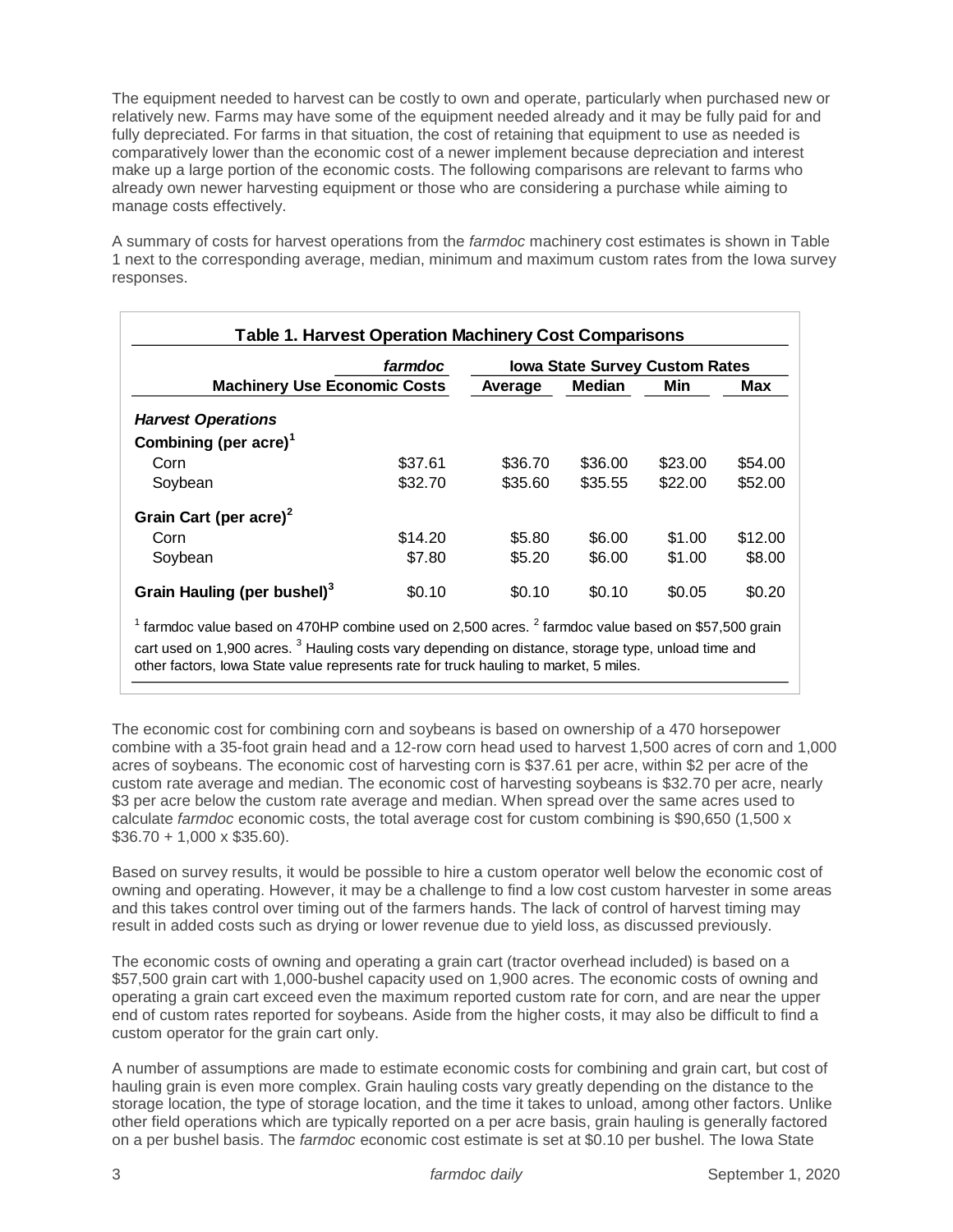custom rate survey breaks this down based on hauling to farm storage versus to market, and various distances. A seemingly comparable figure is the rate for hauling to market five miles away with an average and median at \$0.10 per bushel, and rates ranging from \$0.05 per bushel to \$0.20 per bushel. When it comes to outsourcing harvest operations, often this is the first choice for a number of reasons. Custom operators to haul grain are generally available for hire, and at a cost that is the same as the farmer's cost of owning and operating. Also, hiring a custom operator for hauling grain can be beneficial for farms who do not have many operators and may be unable to hire a qualified operator for only the harvest season.

When combines or grain carts are used on fewer acres than those referenced, the cost of operation rises. Size and associated cost of the combine or grain cart are also factors. As shown in Table 2, the economic cost per acre is dependent on acres to harvest and size of combines and heads, a larger combine used on more acres can have the same per acre cost as a smaller combine used on fewer acres. For example, the cost of running a 320 horsepower combine on a 2,000-acre farm is \$39.70 per acre for corn, equal to the cost of running a 540 horsepower combine on a 2,400-acre farm.

| <b>Total Acres<sup>1</sup></b> | 320 hp combine<br>8-row corn head<br>30' grain head |          | 470 hp combine<br>12-row corn head<br>35' grain head |          | 540 hp combine<br>16-row corn head<br>35' grain head |          |
|--------------------------------|-----------------------------------------------------|----------|------------------------------------------------------|----------|------------------------------------------------------|----------|
|                                | Corn                                                | Soybeans | Corn                                                 | Soybeans | Corn                                                 | Soybeans |
|                                | -- \$ per acre --                                   |          | -- \$ per acre --                                    |          | -- \$ per acre --                                    |          |
| 2,000                          | \$39.70                                             | \$34.20  | \$43.70                                              | \$38.40  | \$45.80                                              | \$39.50  |
| 2,200                          | \$37.90                                             | \$32.10  | \$40.90                                              | \$35.80  | \$42.40                                              | \$36.80  |
| 2,400                          | \$36.50                                             | \$30.50  | \$38.60                                              | \$33.60  | \$39.70                                              | \$34.50  |
| 2,600                          | \$35.40                                             | \$29.10  | \$36.70                                              | \$31.80  | \$37.40                                              | \$32.60  |

For a given size of combine, the economic cost per acre declines as the acreage increases. Having a combine adequately sized for acres to be harvested is an important consideration when making harvest equipment decisions. For example, a 2,000-acre farm could run a 540 horsepower combine at a cost of \$45.80 per acre for corn or a 320 horsepower combine at a cost of \$39.70 per acre for corn. With a larger machine harvest could progress faster, but the cost is an extra \$6 per acre. Similarly, it would result in an extra \$5 per acre cost for soybeans. A farm may justify the higher cost per acre, with the expectation for added costs or lost revenue if harvest progressed at a slower pace with the smaller combine. This decision may also be dependent on the amount of fall fieldwork and if those operations are performed by the farmer. This profit maximizing decision will vary from farm to farm.

# **Management Suggestions**

Based on the above comparisons, the following suggestions result:

- 1. If looking to outsource a harvest operation, consider outsourcing trucking, particularly for farms that don't have extra operators and those hauling direct to a market. This can be a way to reduce capital demands and cover one of the necessary harvest job tasks without the added labor costs of an additional farm operator. Custom trucking is generally less challenging to hire than other harvest operations. Although it is likely easier to secure trucking when hauling direct to a market, in some areas custom trucking to a farm bin site is also possible.
- 2. Review size of harvest machinery with acres and bushels harvested to ensure it is in line with farm size and production. Consider timing and the resulting impacts on costs and revenue that are expected to determine the best fit for the farm.